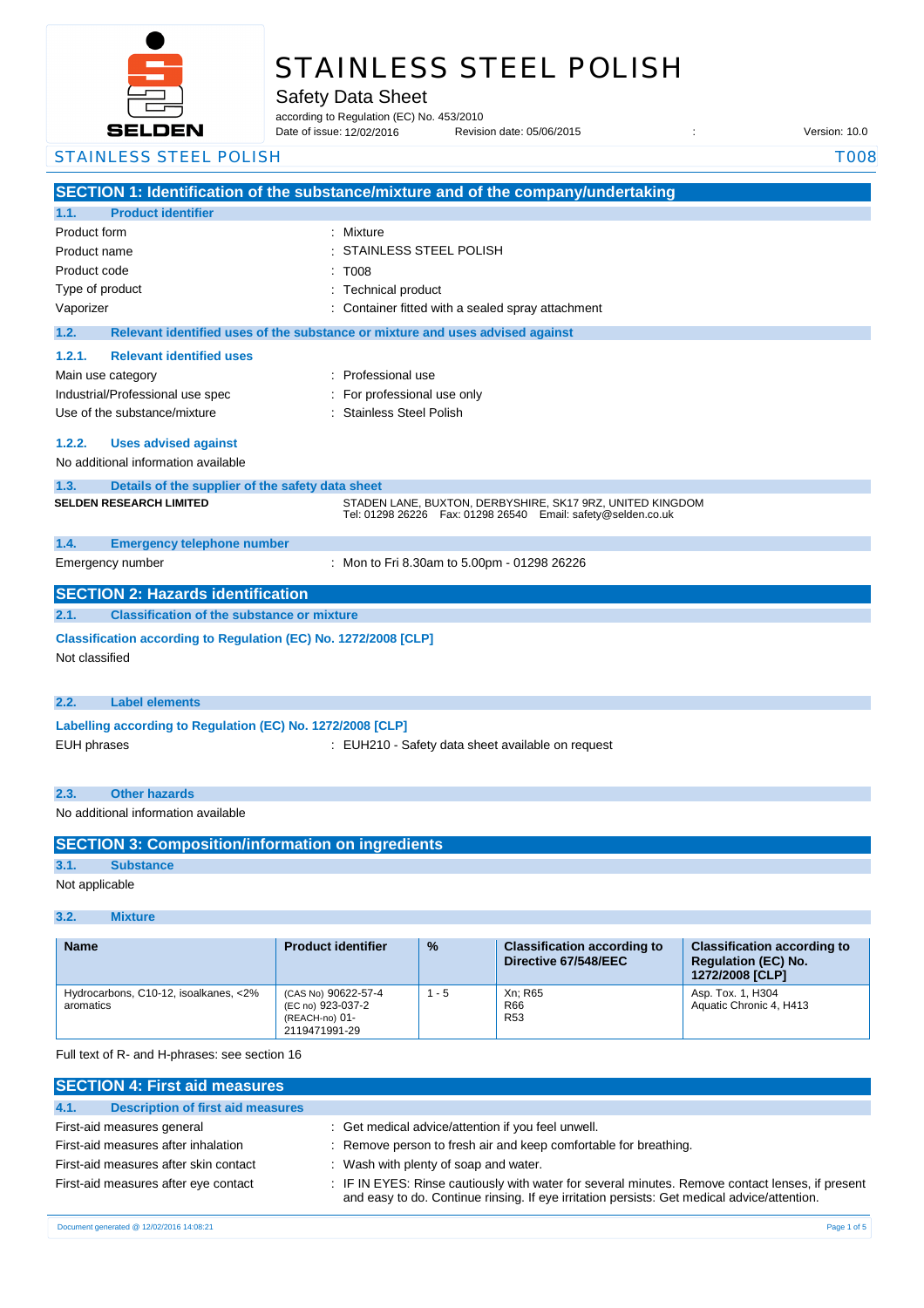| according to Regulation (EC) No. 453/2010                                       |                                                                                                                                   |
|---------------------------------------------------------------------------------|-----------------------------------------------------------------------------------------------------------------------------------|
| First-aid measures after ingestion                                              | : Give nothing or a little water to drink. Get medical advice/attention if you feel unwell.                                       |
| 4.2.<br>Most important symptoms and effects, both acute and delayed             |                                                                                                                                   |
| Symptoms/injuries after inhalation                                              | : May cause respiratory irritation.                                                                                               |
| Symptoms/injuries after skin contact                                            | Repeated exposure may cause skin dryness or cracking.                                                                             |
| Symptoms/injuries after eye contact                                             | Causes eye irritation.                                                                                                            |
| Symptoms/injuries after ingestion                                               | : May cause a light irritation of the linings of the mouth, throat, and gastrointestinal tract.                                   |
| 4.3.                                                                            | Indication of any immediate medical attention and special treatment needed                                                        |
| Treat symptomatically.                                                          |                                                                                                                                   |
| <b>SECTION 5: Firefighting measures</b>                                         |                                                                                                                                   |
| <b>Extinguishing media</b><br>5.1.                                              |                                                                                                                                   |
| Suitable extinguishing media                                                    | : Carbon dioxide. Dry powder. Foam.                                                                                               |
| 5.2.<br>Special hazards arising from the substance or mixture                   |                                                                                                                                   |
| No additional information available                                             |                                                                                                                                   |
| 5.3.<br><b>Advice for firefighters</b>                                          |                                                                                                                                   |
| No additional information available                                             |                                                                                                                                   |
| <b>SECTION 6: Accidental release measures</b>                                   |                                                                                                                                   |
| 6.1.                                                                            | Personal precautions, protective equipment and emergency procedures                                                               |
| 6.1.1.<br>For non-emergency personnel                                           |                                                                                                                                   |
| Emergency procedures                                                            | : Evacuate unnecessary personnel.                                                                                                 |
| 6.1.2.<br>For emergency responders                                              |                                                                                                                                   |
| Protective equipment                                                            | : Use personal protective equipment as required.                                                                                  |
| 6.2.<br><b>Environmental precautions</b>                                        |                                                                                                                                   |
| Avoid release to the environment.                                               |                                                                                                                                   |
|                                                                                 |                                                                                                                                   |
| 6.3.<br>Methods and material for containment and cleaning up<br>For containment | : Collect spillage.                                                                                                               |
| Methods for cleaning up                                                         | Soak up spills with inert solids, such as clay or diatomaceous earth as soon as possible.                                         |
| <b>Reference to other sections</b><br>6.4.                                      |                                                                                                                                   |
|                                                                                 | For further information refer to section 8: "Exposure controls/personal protection". For further information refer to section 13. |
|                                                                                 |                                                                                                                                   |
| <b>SECTION 7: Handling and storage</b>                                          |                                                                                                                                   |
| 7.1.<br><b>Precautions for safe handling</b>                                    |                                                                                                                                   |
| Precautions for safe handling                                                   | : Avoid contact with eyes.                                                                                                        |
| Hygiene measures                                                                | : Do not eat, drink or smoke when using this product.                                                                             |
| 7.2.<br>Conditions for safe storage, including any incompatibilities            |                                                                                                                                   |
| <b>Technical measures</b><br>Storage conditions                                 | : Does not require any specific or particular technical measures.<br>Keep container closed when not in use.                       |
| Incompatible products                                                           | Oxidizing agent. Strong acids. Strong bases.                                                                                      |
| Special rules on packaging                                                      | : Keep only in original container.                                                                                                |
| 7.3.<br><b>Specific end use(s)</b>                                              |                                                                                                                                   |
| No additional information available                                             |                                                                                                                                   |
| <b>SECTION 8: Exposure controls/personal protection</b>                         |                                                                                                                                   |
| <b>Control parameters</b><br>8.1.                                               |                                                                                                                                   |
| No additional information available                                             |                                                                                                                                   |
|                                                                                 |                                                                                                                                   |
| 8.2.<br><b>Exposure controls</b>                                                |                                                                                                                                   |
| No additional information available                                             |                                                                                                                                   |
| <b>SECTION 9: Physical and chemical properties</b>                              |                                                                                                                                   |
| Information on basic physical and chemical properties<br>9.1.                   |                                                                                                                                   |
| Physical state                                                                  | : Liquid                                                                                                                          |
|                                                                                 |                                                                                                                                   |

## STAINLESS STEEL POLISH TOOS

### Safety Data Sheet

11/08/2015 EN (English) 2/5 Document generated @ 12/02/2016 14:08:21 Page 2 of 5

Appearance : Mobile liquid. Colour : white. Odour : characteristic. Odour threshold **Drawing Contract Contract Contract Contract Contract Contract Contract Contract Contract Contract Contract Contract Contract Contract Contract Contract Contract Contract Contract Contract Contract Contract**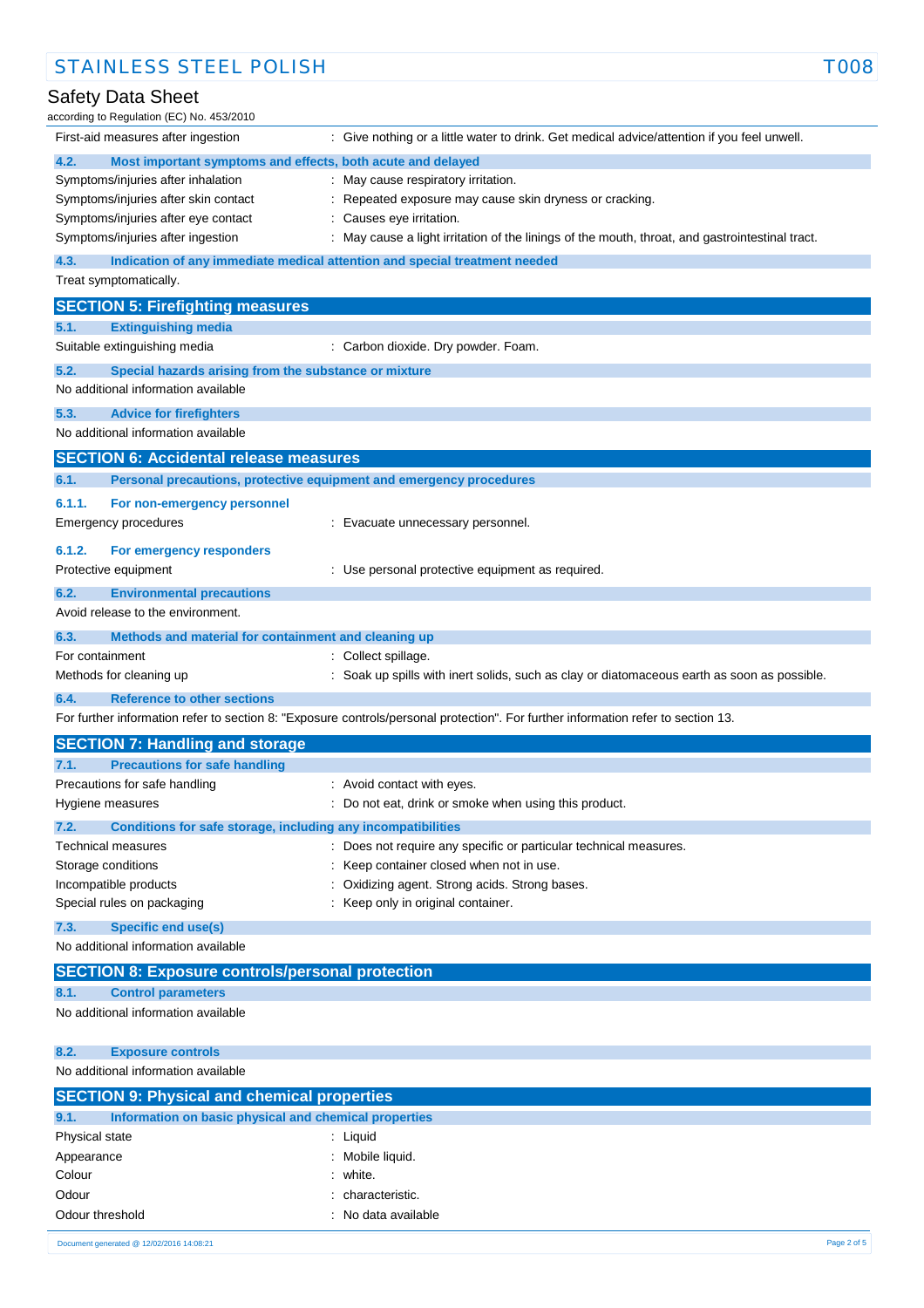### Safety Data Sheet

according to Regulation (EC) No. 453/2010

| рH                                         | : 3.3             |
|--------------------------------------------|-------------------|
| Relative evaporation rate (butylacetate=1) | No data available |
| Melting point                              | No data available |
| Freezing point                             | No data available |
| Boiling point                              | No data available |
| Flash point                                | No data available |
| Auto-ignition temperature                  | No data available |
| Decomposition temperature                  | No data available |
| Flammability (solid, gas)                  | No data available |
| Vapour pressure                            | No data available |
| Relative vapour density at 20 °C           | No data available |
| Relative density                           | 0,95              |
| Solubility                                 | No data available |
| Log Pow                                    | No data available |
| Viscosity, kinematic                       | No data available |
| Viscosity, dynamic                         | No data available |
| Explosive properties                       | No data available |
| Oxidising properties                       | No data available |
| Explosive limits                           | No data available |

### **9.2. Other information**

No additional information available

|       | <b>SECTION 10: Stability and reactivity</b>                      |
|-------|------------------------------------------------------------------|
| 10.1. | <b>Reactivity</b>                                                |
|       | No additional information available                              |
| 10.2. | <b>Chemical stability</b>                                        |
|       | Stable under normal conditions.                                  |
| 10.3. | <b>Possibility of hazardous reactions</b>                        |
|       | No additional information available                              |
| 10.4. | <b>Conditions to avoid</b>                                       |
|       | No additional information available                              |
| 10.5. | <b>Incompatible materials</b>                                    |
|       | No additional information available                              |
| 10.6. | <b>Hazardous decomposition products</b>                          |
|       | . A har an albhid is a faile base of the second base of the late |

No additional information available

| <b>SECTION 11: Toxicological information</b>          |                                                 |  |
|-------------------------------------------------------|-------------------------------------------------|--|
| 11.1.<br>Information on toxicological effects         |                                                 |  |
| Acute toxicity                                        | : Not classified                                |  |
| Skin corrosion/irritation                             | : Not classified<br>pH: 3,3                     |  |
| Serious eye damage/irritation                         | : Not classified<br>pH: 3,3                     |  |
| Respiratory or skin sensitisation                     | Not classified<br>÷                             |  |
| Germ cell mutagenicity                                | Not classified<br>÷                             |  |
| Carcinogenicity                                       | : Not classified                                |  |
| Reproductive toxicity                                 | : Not classified                                |  |
| Specific target organ toxicity (single exposure)      | : Not classified                                |  |
| Specific target organ toxicity (repeated<br>exposure) | : Not classified                                |  |
| Aspiration hazard                                     | : Not classified                                |  |
|                                                       |                                                 |  |
| Vaporizer                                             | Container fitted with a sealed spray attachment |  |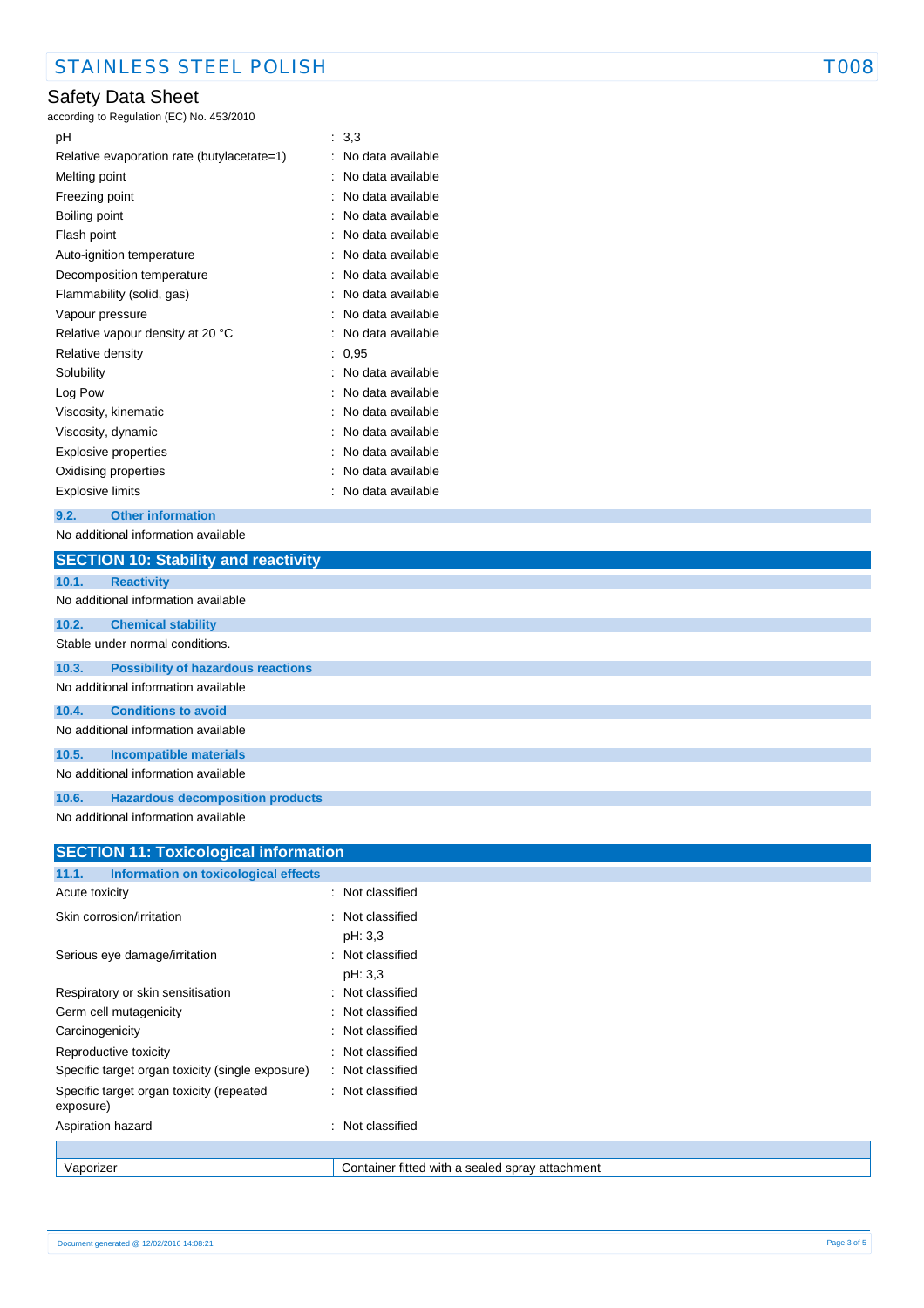### Safety Data Sheet

according to Regulation (EC) No. 453/2010

| $\frac{1}{2}$ is a set of $\frac{1}{2}$            |                                          |
|----------------------------------------------------|------------------------------------------|
| <b>SECTION 12: Ecological information</b>          |                                          |
| 12.1.<br><b>Toxicity</b>                           |                                          |
| No additional information available                |                                          |
| 12.2.<br><b>Persistence and degradability</b>      |                                          |
| No additional information available                |                                          |
| 12.3.<br><b>Bioaccumulative potential</b>          |                                          |
| No additional information available                |                                          |
| 12.4.<br><b>Mobility in soil</b>                   |                                          |
| No additional information available                |                                          |
| 12.5.<br><b>Results of PBT and vPvB assessment</b> |                                          |
| No additional information available                |                                          |
| <b>Other adverse effects</b><br>12.6.              |                                          |
| No additional information available                |                                          |
| <b>SECTION 13: Disposal considerations</b>         |                                          |
| 13.1.<br><b>Waste treatment methods</b>            |                                          |
| No additional information available                |                                          |
| <b>SECTION 14: Transport information</b>           |                                          |
| In accordance with ADR / RID / IMDG / IATA / ADN   |                                          |
| 14.1.<br><b>UN number</b>                          |                                          |
| Not regulated for transport                        |                                          |
| 14.2.<br><b>UN proper shipping name</b>            |                                          |
| Proper Shipping Name (ADR)                         | : Not applicable                         |
| Proper Shipping Name (IMDG)                        | Not applicable                           |
| Proper Shipping Name (IATA)                        | : Not applicable                         |
| 14.3.<br><b>Transport hazard class(es)</b>         |                                          |
| <b>ADR</b>                                         |                                          |
| Transport hazard class(es) (ADR)                   | : Not applicable                         |
| <b>IMDG</b>                                        |                                          |
| Transport hazard class(es) (IMDG)                  | : Not applicable                         |
|                                                    |                                          |
| IATA                                               |                                          |
| Transport hazard class(es) (IATA)                  | : Not applicable                         |
|                                                    |                                          |
| 14.4.<br><b>Packing group</b>                      |                                          |
| Packing group (ADR)                                | : Not applicable                         |
| Packing group (IMDG)                               | Not applicable                           |
| Packing group (IATA)                               | : Not applicable                         |
| 14.5.<br><b>Environmental hazards</b>              |                                          |
| Dangerous for the environment                      | : No                                     |
| Marine pollutant                                   | : No                                     |
| Other information                                  | : No supplementary information available |
|                                                    |                                          |
| 14.6.<br><b>Special precautions for user</b>       |                                          |
|                                                    |                                          |

### **- Overland transport**

No data available

**- Transport by sea** No data available

**- Air transport**

No data available